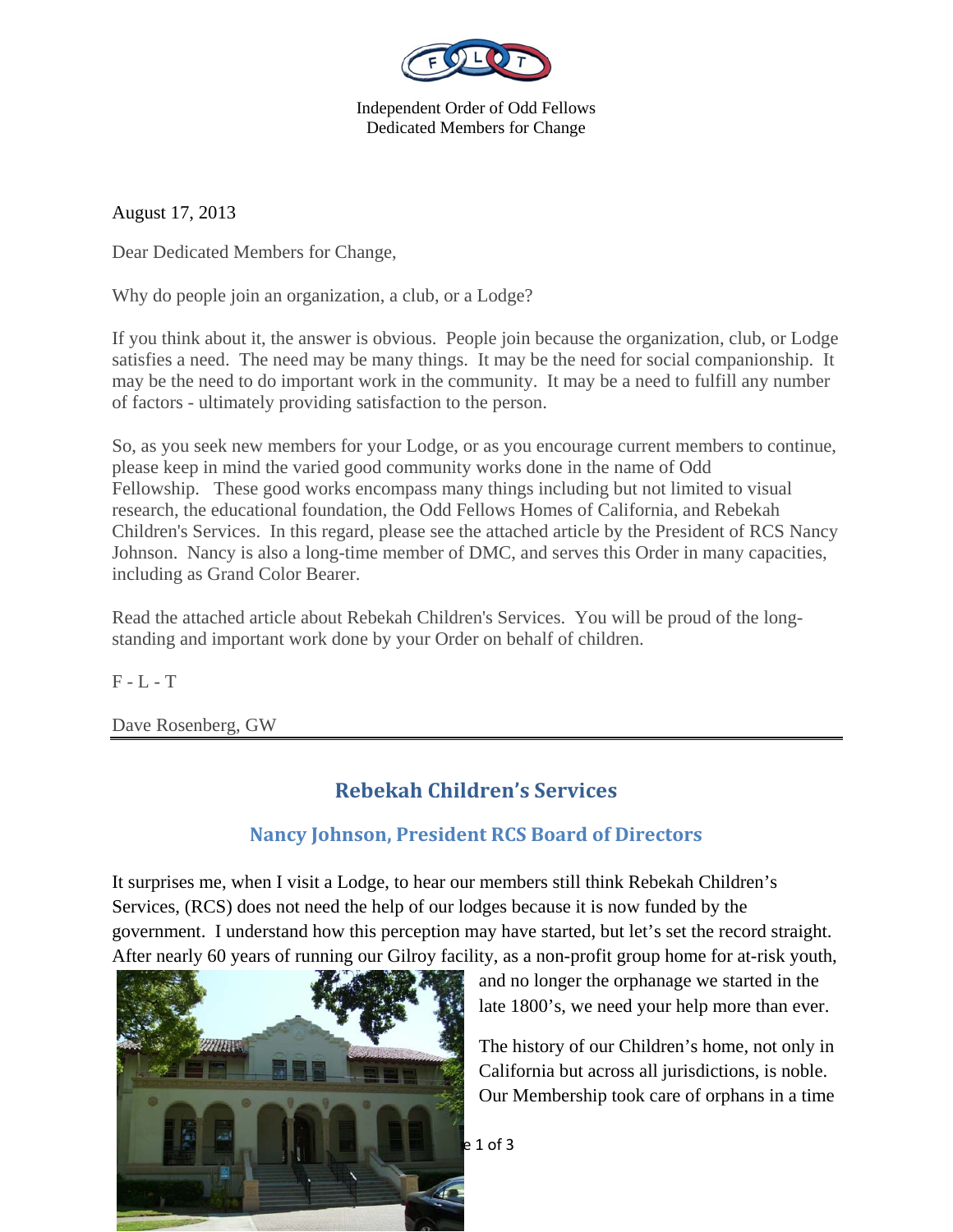

Independent Order of Odd Fellows Dedicated Members for Change

when money was tight and locating family was a challenge. The Rebekah Children's Home in California was opened in 1897. The land and materials were donated by Caroline Hoxett, a Past Rebekah Assembly President who lived in Gilroy. We quickly grew in size and in the care provided to our youth. By 1925 we housed over 100 orphans, all sponsored by members of the order. In the late 1950's, the Federal Government de-institutionalized the system of orphanages. They mandated a governed support system that allowed orphaned children a way to stay connected with family. When family was not available, a foster family maintained the continuity of a family environment.

During this time of transition, between our courts and our Odd Fellow community, many orphanages closed their doors. Here in California we opened our doors to the opportunity of supporting at-risk youth who need special care and counseling. In 1957, Rebekah Children Services took in its first court appointed youth to our residence program. Today, The Odd Fellows and Rebekahs of California can proudly say that we still own, govern and maintain our Children's Home.

RCS provides services that range from County "Wrap-Around" programs, where families receive needed services in their homes, to our new "Hospital Diversion" program that takes at-risk youth from the hospitals and bring them to a secure, controlled environment with full counseling opportunities. We have "Links to Life" (TAY), which incorporates several programs for older youth ready to move into the workforce including a "Culinary Academy". We also have a nonpublic school, parenting education, fostering, and adoption services available.

These services are partially funded by health insurance or government grants. This program funding is very specific to what can be covered and government cuts have affected every level of care from the federal to the school district. Our facilities and overhead are not covered by government funding. To maintain the high quality of our staff and facilities, it takes the support of everyone in the world. When called upon in your lodges, we ask you to make a contribution to support the needs of this wonderful facility so that we can continue to support our youth.

RCS VISION STATEMENT: *"To be the national leader in creating, shaping, teaching and providing services that achieve positive, permanent outcomes for children and families."* Today, we are a National Leader in our industry, one that is looked upon by our peers for guidance and support. We do not take this role lightly and appreciate what our lodges around the world may do to help. It is most important; we get the word out about what RCS does. We must change the perception; we are not self supported by government funds.

If you have any questions on our services or to make a donation, please visit our Web Site RCSKIDS.ORG.